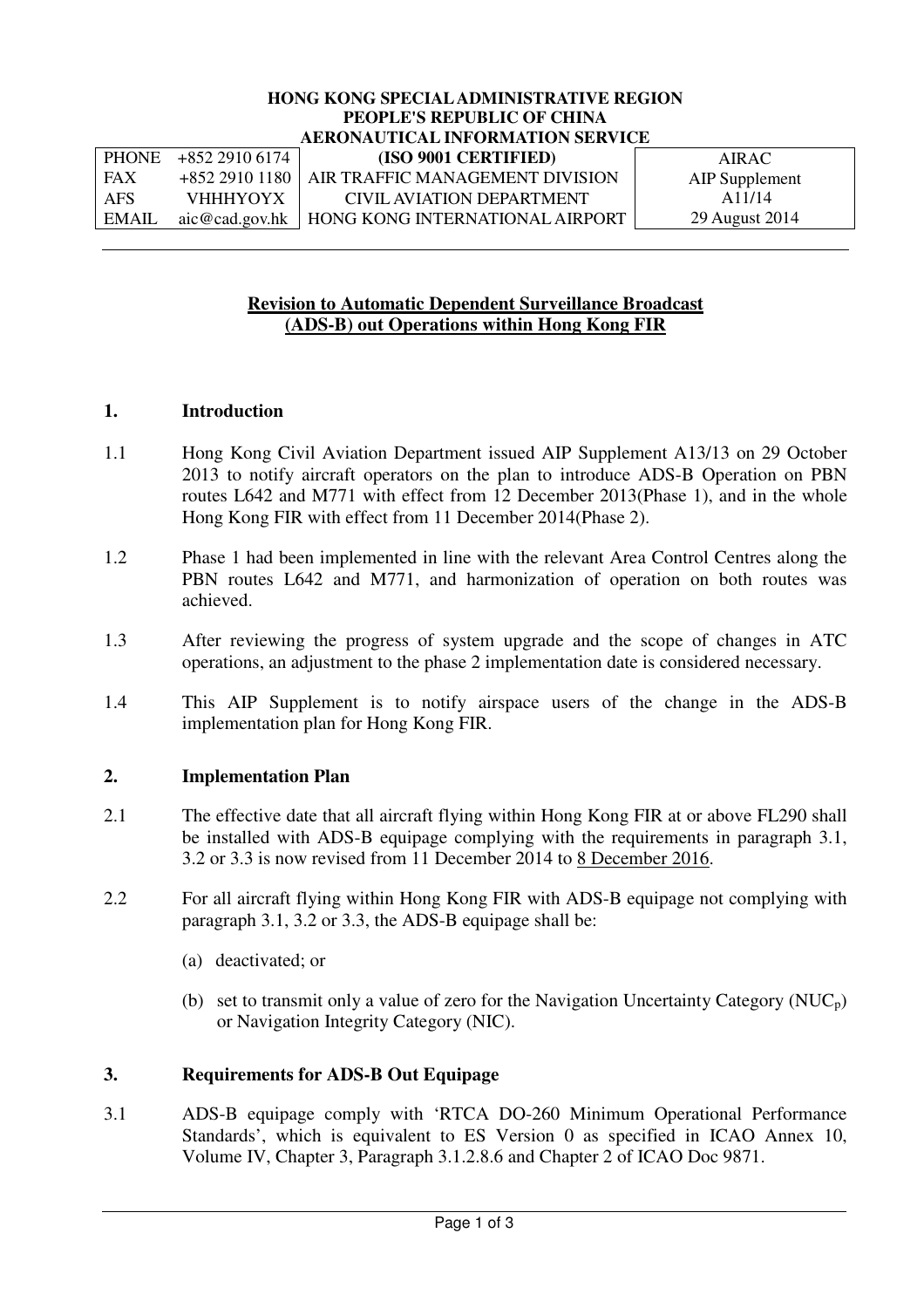- 3.2 ADS-B equipage comply with 'RTCA DO-260A Minimum Operational Performance Standards', which is equivalent to ES Version 1 as specified in ICAO Annex 10, Volume IV, Chapter 3, Paragraph 3.1.2.8.6 and Chapter 3 of ICAO Doc 9871.
- 3.3 ADS-B equipage comply with 'RTCA DO-260B Minimum Operational Performance Standards', which is equivalent to ES Version 2 as specified in Chapter 4 of ICAO Doc 9871.
	- NOTE: To harmonise the ADS-B equipage, APANPIRG suggested to standardize the equipment requirements. The following are the acceptable means of compliance to paragraphs 3.1, 3.2 or 3.3.
	- (a) The ADS-B equipage that have been certificated as meeting EASA Acceptable Means of Compliance AMC 20-24 "Certification Considerations for Enhanced ATS in Non-Radar Areas using ADS-B Surveillance (ADS-B-NRA) via 1090 MHz Extended Squitter", or
	- (b) The ADS-B equipage that meet the equipment configuration standards of Australian Civil Aviation Order 20.18 Appendix XI, or
	- (c) The ADS-B equipage that have been certified as meeting FAA Advisory Circular (FAA AC) 20-165 or later changes.

# **4. Aircraft Operator's Approval**

4.1 The aircraft operator must have the relevant ADS-B operational approval from the State of Registry.

# **5. Operational Limitations**

5.1 Aircraft not complying with paragraph 3 or 4.1 will not be accorded priority to operate in the designated airspace and in the assignment of flight levels therein.

# **6. Flight Planning Requirements**

- 6.1 Aircraft operator complying with the requirement stipulated in paragraph 3 and 4.1 are to indicate the appropriate ADS-B designator in section 10 of the flight plan.
	- B1 ADS-B with dedicated 1090 MHz ADS-B "out" capability
	- B2 ADS-B with dedicated 1090 MHz ADS-B "out" and "in" capability
- 6.2 The aircraft identification(ACID) must be accurately recorded in item 7 of the ICAO Flight Plan form. The Aircraft Identification, not exceeding 7 characters, is to be entered both in item 7 of the flight plan and replicated exactly when set in the aircraft (for transmission as Flight ID) as follows :
	- a) The ICAO three-letter designator for the aircraft operating agency followed by the flight identification (e.g. KLM511, BAW213, JTR25),

or,